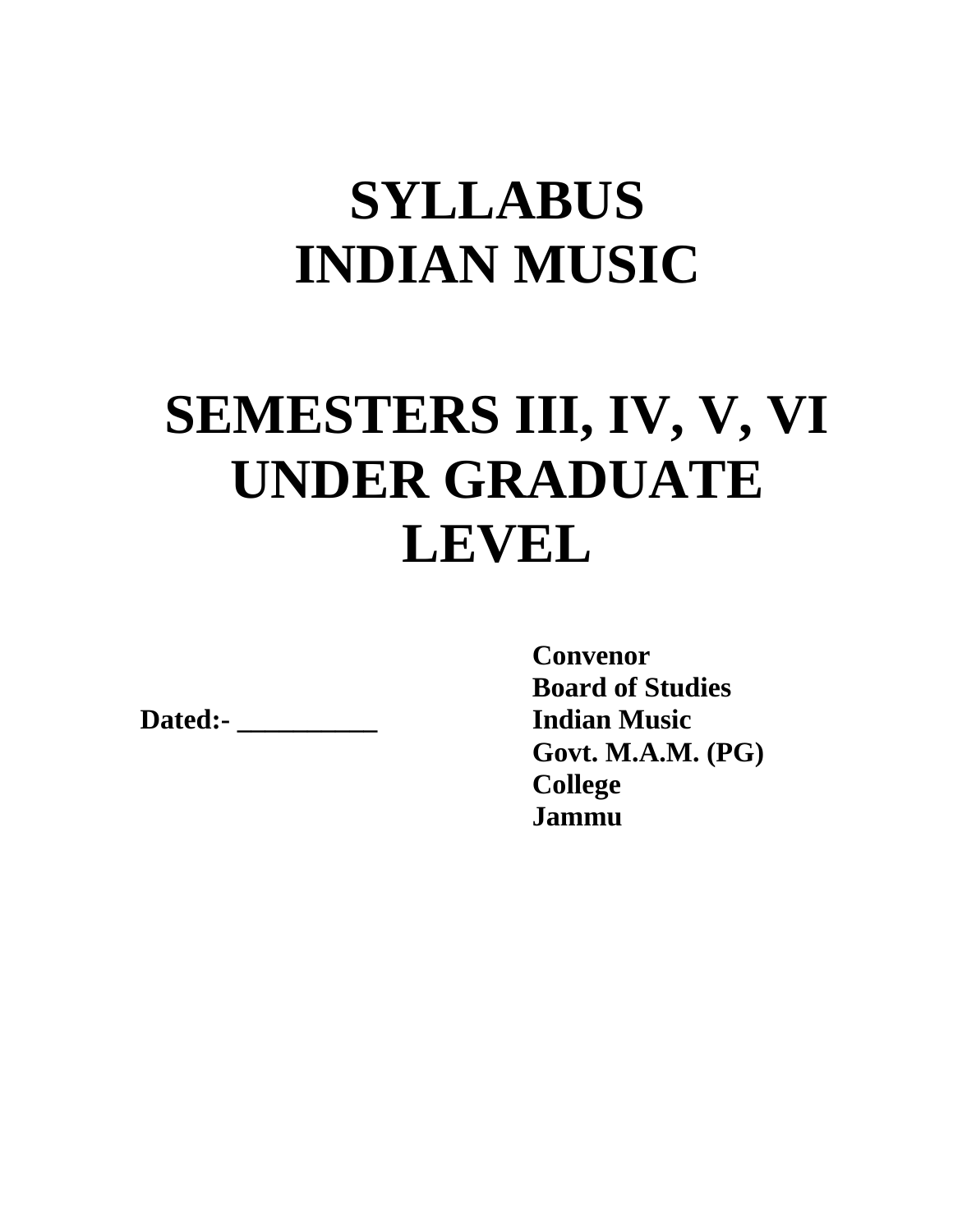## **SEMESTER – III (THEORY)**

**Examination to be held in the years 2015, 2016 & 2017**

**Course No. MU-301 (Theory) Title : Indian Music – Applied Music and History of Indian Music Duration : 3 hours** Maximum Marks : 40 **Theory External Examination : 32 Internal Assessment : 08**

#### **NOTE THEORY (06 PERIODS PER WEEK)**

#### **SECTION – A**

- (I) Prescribed Ragas:
	- 1. Bhupali
	- 2. Bhimplasi
	- 3. Kafi
- (II) Writing of any one of the Chota Kayal (Dhrut) or Vilambit Khayal or Razakhani or Maseetkhani gat in Pandit V.N. Bhatkhandey notation system from the prescribed ragas with few Tanas or Todas.
- (III) Writing of detailed definitions and compare and contrast of the prescribed ragas.
- (IV) Writing of below mentioned Talas with full definitions giving single and double laykaries in Pandit V.N. Bhatkhandey notation system.
	- 1. Chartal 2. Tilwada (including previous semesters talas)

#### **SECTION – B**

1. Define the following terms:

Meend, Murki Gamak Tarab, Chikari, Zamzama, Ghaseet, Krintan, Avirbhav, Tirobhav

- 2. Origin and development of Khayal (Vilambit and Drut) and Maseetkhani and Razakhani gat.
- 3. Establishment of Shudh Swaras on 22 Shruties in relation to the vibration and length of strings according to the ancient, medieval and modern scholars.
- 4. Classification of Indian Instruments.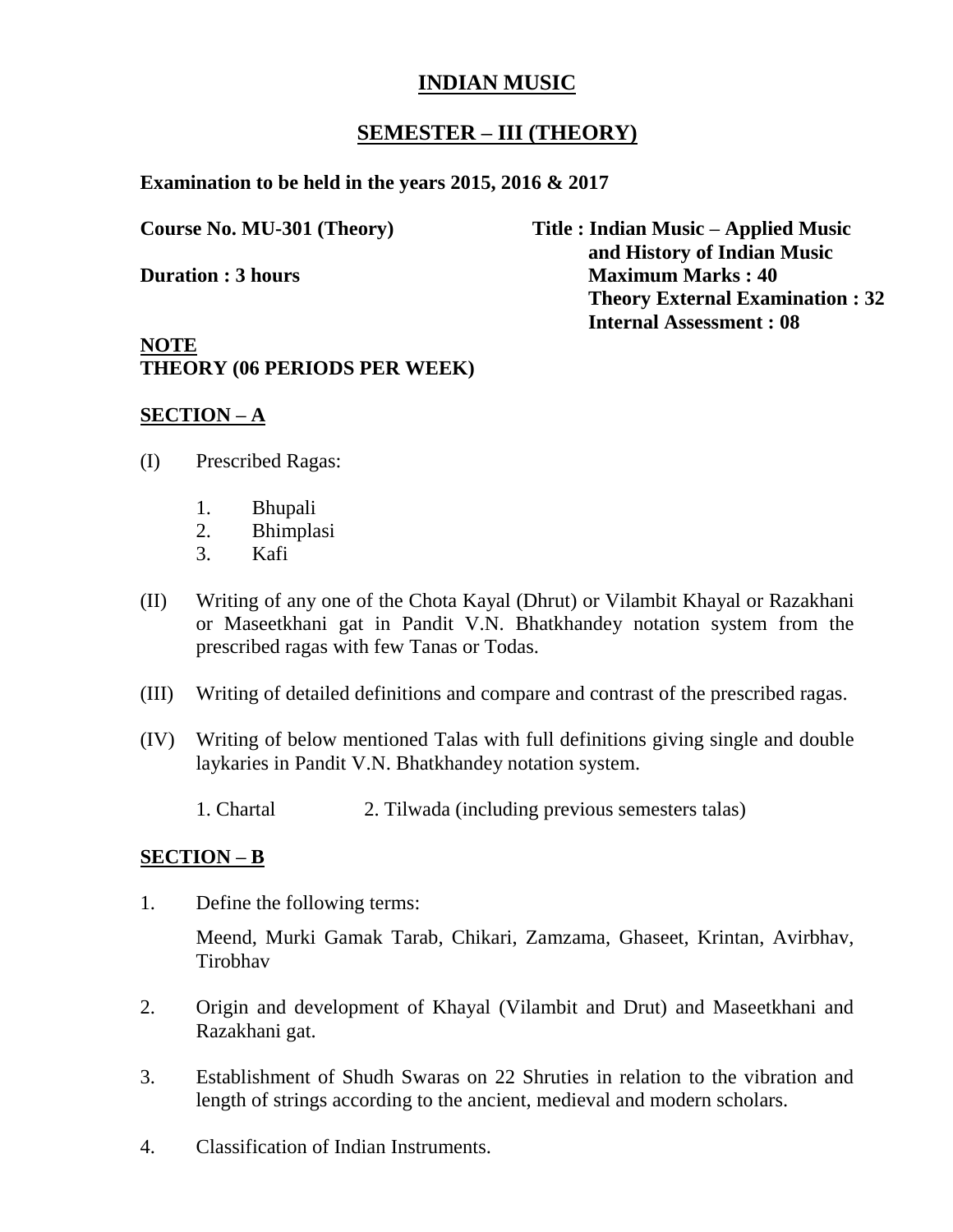- 5. History of Indian Music of Ancient period with special reference to books/granthas.
- 6. Preliminary knowledge of western music: (a) Swar (b) Scale (c) Harmony (d) Melody
- 7. Nine Jaties : Odav, Shadav, Sampoorn in detail
- 8. Life Histories and contributions of the following musicians: (a) Pandit Ravishanker (b) Pandit Bheemsen Joshi

DT Internal Assessment (Total Marks 08) (20%). 08 marks for theory paper in the subject reserved for Internal Assessment shall be distributed as under:-

| (i)  | Class Test              | 04 Marks          |
|------|-------------------------|-------------------|
| (ii) | Two Written Assignments | 04 (2 marks each) |

## **NOTE:**

There will be two sections in the question paper containing three questions in 'A' Section and four Questions in 'B' Section. The candidate will be required to attempt two questions from 'A' Section (One of Seven marks each) and three questions from 'B' Section (One of Six marks each)

| 1. | Sangeet Visharad                             |   | Vasant           |
|----|----------------------------------------------|---|------------------|
| 2. | Sangeet Shastra Darpan<br>Part I, II and III |   | Shanti Goverdhan |
| 3. | Rag Parichaya<br>Part I, II and III          |   | H.C. Shrivastav  |
| 4. | Sulabh Sangeet Shastra (Part III)            |   | R.N. Telegaonkar |
| 5. | Karamik Pustak Malika<br>Part II & III       |   | V.N. Bhatkhande  |
| 6. | Rag Prabhakar                                |   | R.K. Vyas        |
| 7. | Hamare Sangeet Ratan                         | - | L.N. Garg        |
| 8. | Sitar Malika                                 |   | L.N. Garg        |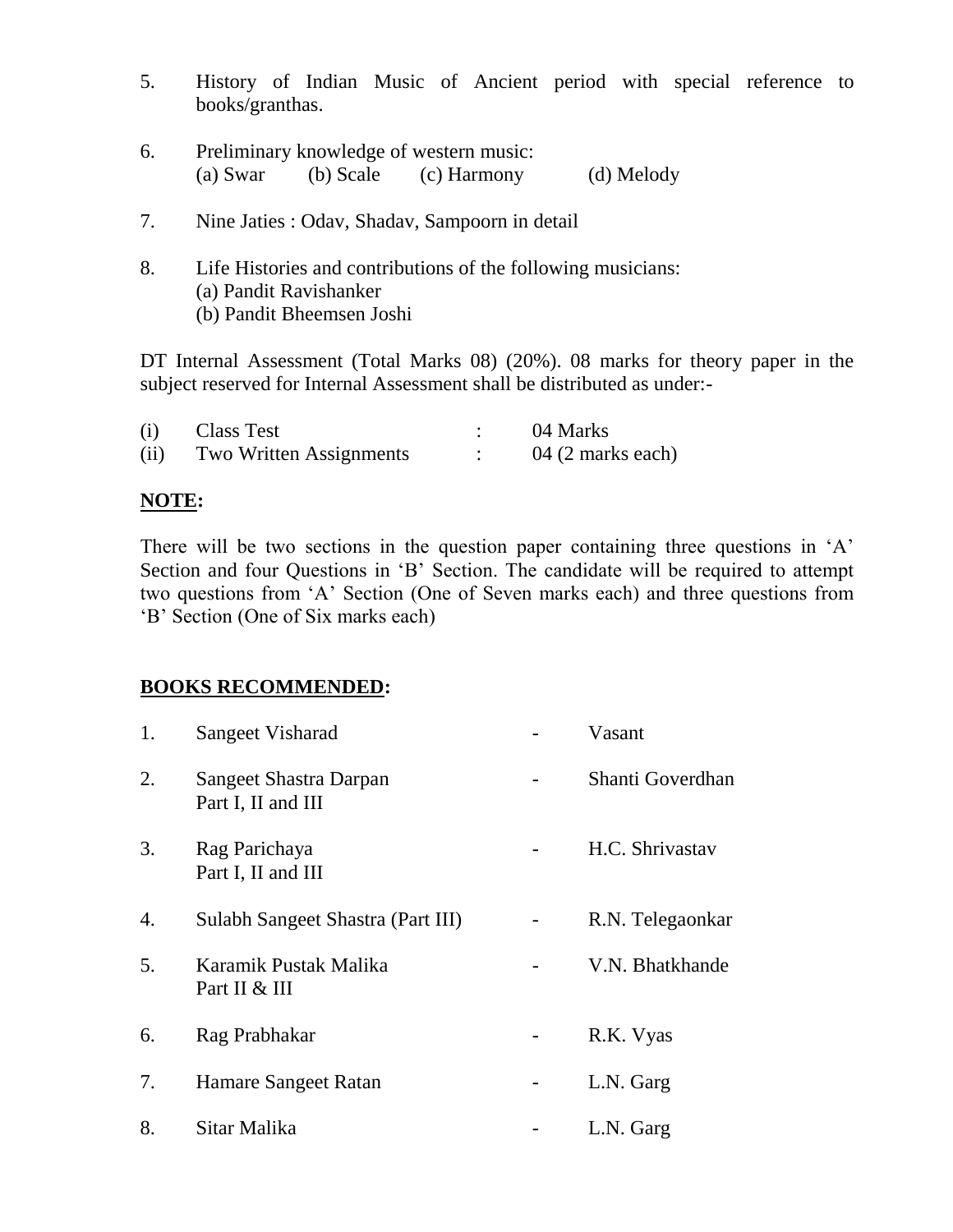# **INDIAN MUSIC SEMESTER-III (PRACTICAL)**

**Examination to be held in the years 2015, 2016 & 2017**

**Course No. MU-301 (Practical) Title : Stage Performance & Vice Voce Maximum Marks : 60 Internal Assessment : 30 External Assessment : 30**

## **NOTE PRACTICAL (06 PERIODS PER WEEK)**

Number of students in each practical class group (Vocal 15 to 20, Instrumental =  $08$  to 10)

#### **Stage Performance & Vice Voce**

- 1. Alankaras (at least 15 to be sung or played)
- 2. Prescribed Ragas: (i) Bhupali (ii) Bheemplasi (iii) Kafi Vocal Music - One Vilambit and (Bada Khayal) and all Chota Khayals (Dhrut) in the above mentioned Ragas with good combination of Alap and Tanas. Instrumental Music- One Maseetkhani and all Razakhani gat in the above mentioned Ragas with good combination of Alap and Todas.
- 3. Prescribed Talas:

(i) Chartal (ii) Tilwada (including previous semesters Talas)

Knowledge of the above mentioned Talas in single and double laykaries with elaborated descriptions.

DT internal Assessment Practicals (Total Marks : 30) (50%) 30 Marks for Practical test in the subject reserved for internal assessment shall be distributed as under:-

(i) Class Test (a) Choice Rag 15 marks (b) Vice Voca 10 marks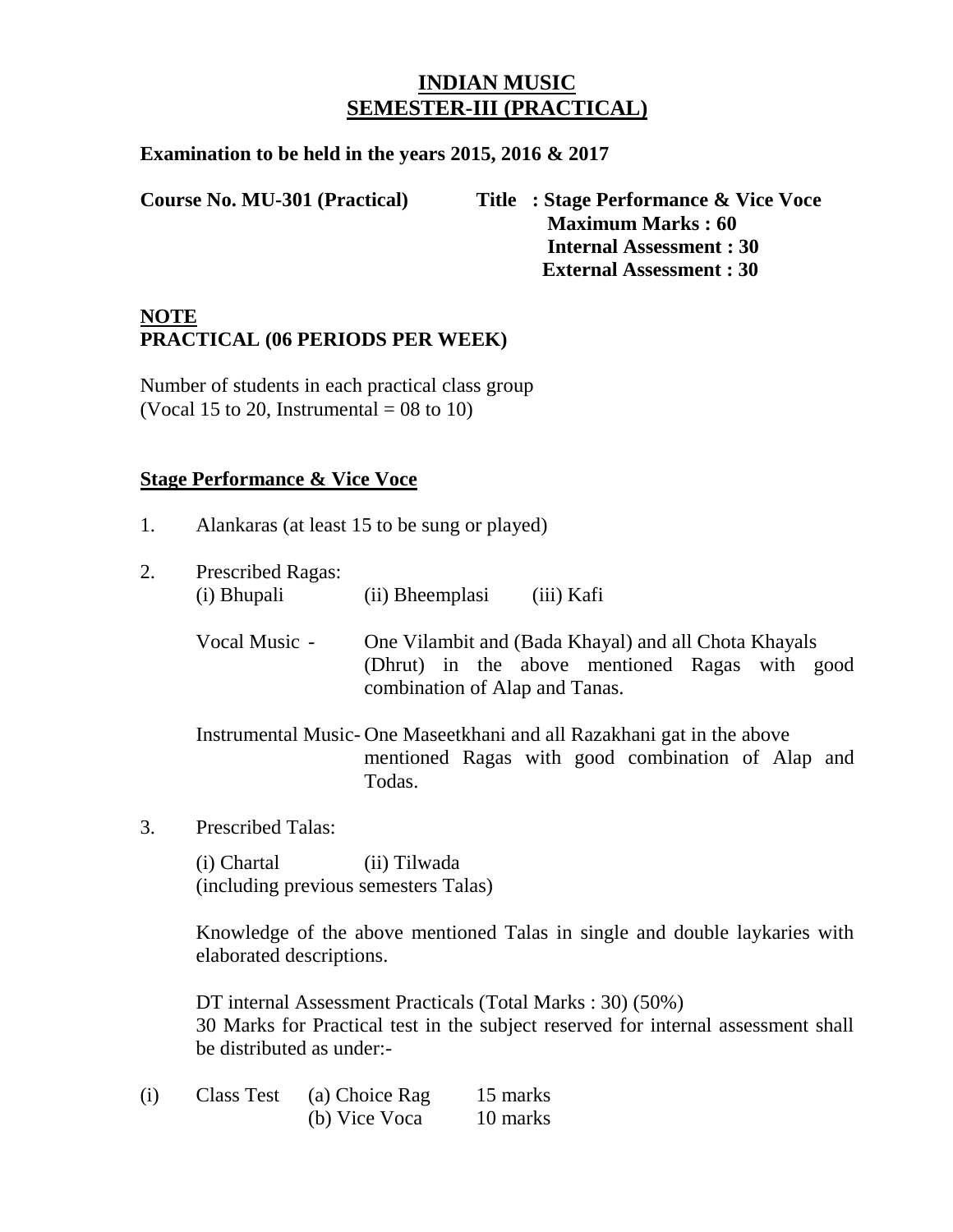| (11) | Attendance         | 05 marks |
|------|--------------------|----------|
|      | Below Shortage 75% | 00 marks |
|      | From 75% to 80%    | 02 marks |
|      | Above 80% to 85%   | 03 marks |
|      | Above 85% to 90%   | 04 marks |
|      | Above 90%          | 05 marks |

| 1. | Karamik Pustak Malika<br>Part II & III     | V.N. Bhatkhande  |
|----|--------------------------------------------|------------------|
| 2. | Rag Parichaya<br>Part I, II and III        | H.C. Shrivastav  |
| 3. | Sitar Malika                               | L.N. Garg        |
| 4. | Sulabh Sangeet Shastra (Part II)           | R.N. Telegaonkar |
| 5. | Sangeet Shastra Darpan<br>Part I, II & III | Shanti Goverdhan |
| 6. | Sangeet Visharad                           | Vasant           |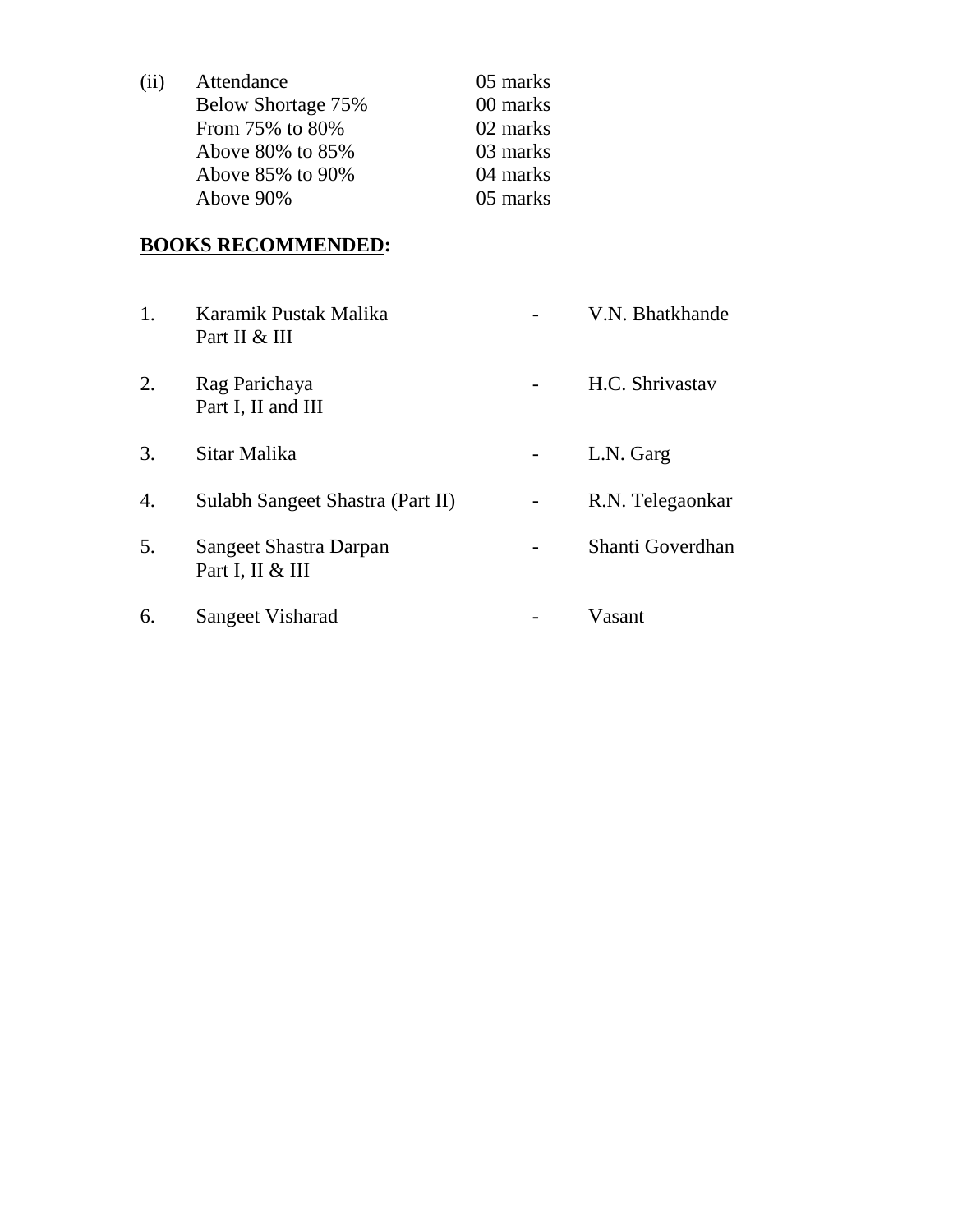## **SEMESTER – IV (THEORY)**

**Examination to be held in the years 2016, 2017 & 2018**

**Course No. MU-401 (Theory) Title : Indian Music – Applied Theory and History of Indian Music Duration : 3 hours** Maximum Marks : 40 **Theory External Examination : 32 Internal Assessment : 08**

#### **NOTE THEORY (06 PERIODS PER WEEK)**

#### **SECTION – A**

- (I) Prescribed Ragas:
	- 1. Bihag
	- 2. Kedar
	- 3. Mian Ki Todi
- (II) Writing of any one of the Chota Kayal (Dhrut) or Vilambit Khayal or Razakhani or Maseetkhani gat in Pandit V.N. Bhatkhandey notation system from the prescribed ragas with few Tanas or Todas.
- (III) Writing of detailed definitions and compare and contrast of the prescribed ragas.
- (IV) Writing of below mentioned Talas with full definitions giving single and double laykaries in Pandit V.N. Bhatkhandey notation system:- (i) Teevra (ii) Rupak (iii) Deepchandi (iv) Adachantal (including previous Talas)

#### **SECTION – B**

- 1. Detailed study of the following styles of singing: Dhrupad, Dhamar, Tappa, Thumri, Chaturang, Tarana
- 2. Gram and Moorchana
- 3. Detailed study of Dakshini Tal Padhiti
- 4. History of Indian Music during Medieval period with special reference to books/Granths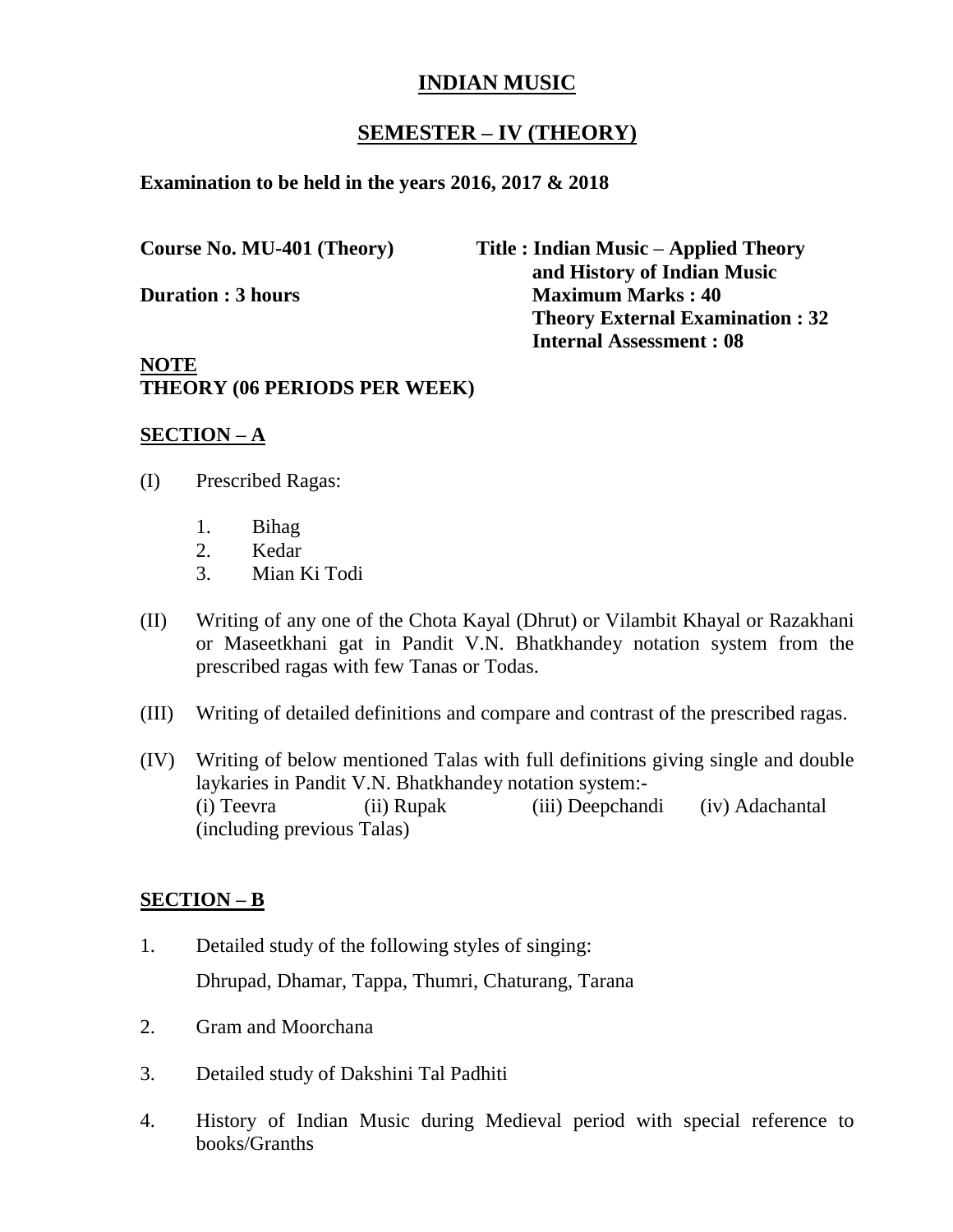- 5. Origin of Bhatkhandey Notation system its development, merits and demerits.
- 6. Different Gharanas of Music Vocal and Instrumental (Sitar).
- 7. Classification of Ragas during ancient period.
- 8. Knowledge of the following books:- (i) Natya Shastra (ii) Sangeet Ratnakar

DT Internal Assessment (Total Marks 08) (20%). 08 marks for theory paper in the subject reserved for Internal Assessment shall be distributed as under:-

| (i)  | Class Test              | 04 Marks          |
|------|-------------------------|-------------------|
| (ii) | Two Written Assignments | 04 (2 marks each) |

#### **NOTE FOR PAPER SETTING:**

There will be two sections in the question paper containing three questions in 'A' Section and four Questions in 'B' Section. The candidate will be required to attempt two questions from 'A' Section (One of Seven marks each) and three questions from 'B' Section (One of Six marks each)

| 1. | Sangeet Visharad                             | Vasant           |
|----|----------------------------------------------|------------------|
| 2. | Sangeet Shastra Darpan<br>Part I, II and III | Shanti Goverdhan |
| 3. | Rag Parichaya<br>Part I, II and III          | H.C. Shrivastav  |
| 4. | Sulabh Sangeet Shastra (Part III)            | R.N. Telegaonkar |
| 5. | Karamik Pustak Malika<br>Part II & III       | V.N. Bhatkhande  |
| 6. | Rag Prabhakar                                | R.K. Vyas        |
| 7. | Hamare Sangeet Ratan                         | L.N. Garg        |
| 8. | Sitar Malika                                 | L.N. Garg        |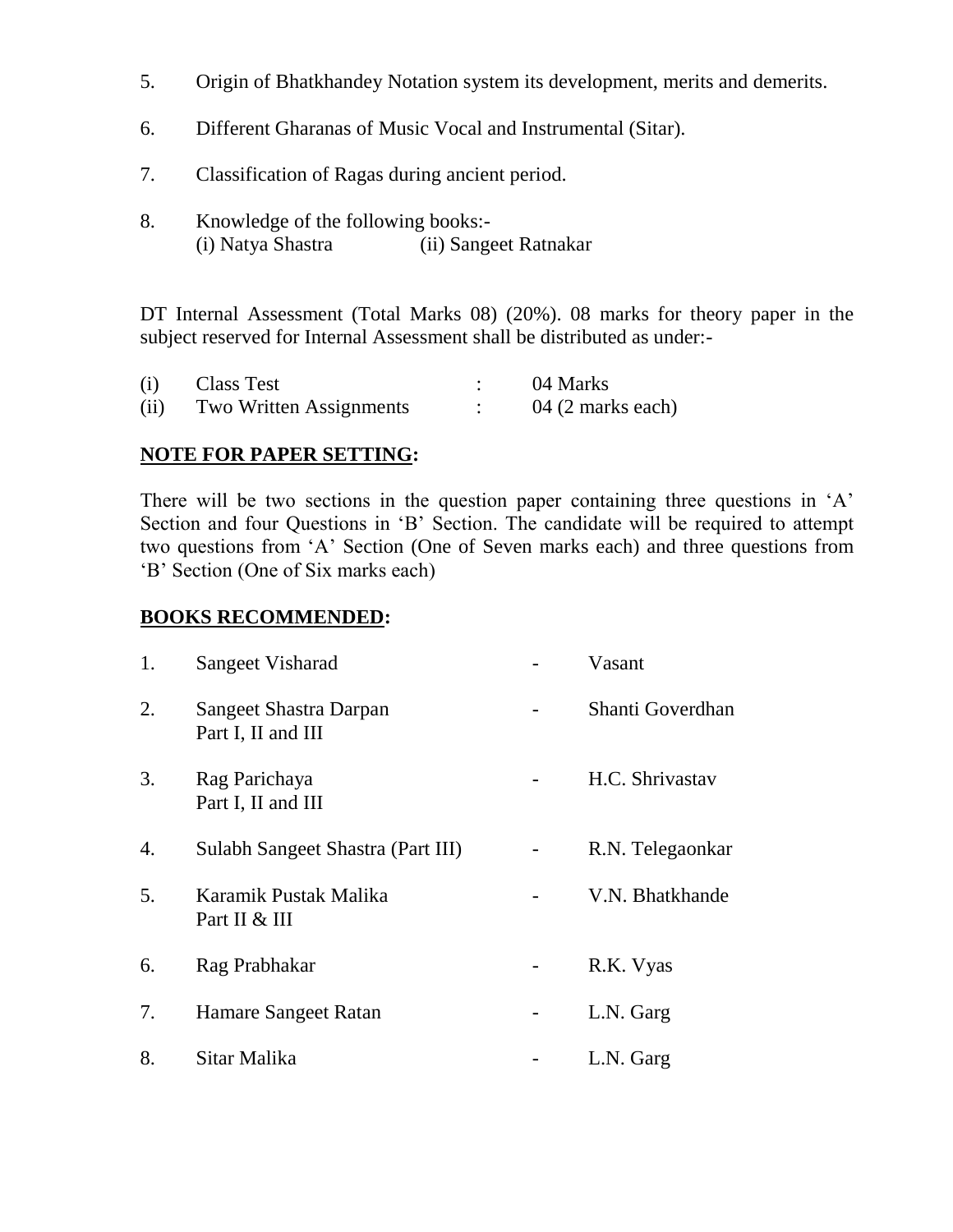# **SEMESTER-IV (PRACTICAL)**

### **Examination to be held in the years 2016, 2017 & 2018**

| <b>Course No. MU-401 (Practical)</b> | Title : Stage Performance & Vice Voce |
|--------------------------------------|---------------------------------------|
|                                      | <b>Maximum Marks: 60</b>              |
|                                      | <b>Internal Assessment: 30</b>        |
|                                      | <b>External Assessment: 30</b>        |

## **NOTE PRACTICAL (06 PERIODS PER WEEK)**

Number of students in each practical class group (Vocal 15 to 20, Instrumental =  $08$  to 10)

#### **Stage Performance & Vice Voce**

| 1.  | Prescribed Ragas:                      |                                                    |                                                                                                                                                |
|-----|----------------------------------------|----------------------------------------------------|------------------------------------------------------------------------------------------------------------------------------------------------|
|     | $(i)$ Bihag                            | (Ii) Kedar                                         | (ii) Mian Ki Todi                                                                                                                              |
|     | Vocal Music -                          | and Tanas.                                         | One Vilambit (Bada Khayal) and Chota Khayals (Dhrut) in<br>the above mentioned Ragas with good combination of Alap                             |
|     |                                        | Todas.                                             | Instrumental Music-One Maseetkhani and all Razakhani gats in the above<br>mentioned Ragas with good combination of Alap and                    |
| 2.  | <b>Prescribed Talas:</b><br>(i) Teevra | (ii) Rupak<br>(including previous semesters Talas) | (iv) Adachartal<br>(iii) Deepchandi                                                                                                            |
|     | elaborated descriptions.               |                                                    | Knowledge of the above mentioned Talas in single and double laykaries with                                                                     |
| 3.  |                                        |                                                    | One Tarana or Dhun in any one of the prescribed ragas.                                                                                         |
|     | be distributed as under:-              |                                                    | DT internal Assessment Practicals (Total Marks: 30) (50%)<br>30 Marks for Practical test in the subject reserved for internal assessment shall |
| (i) | <b>Class Test</b>                      | (a) Choice Rag<br>(b) Vice Voca                    | 15 marks<br>10 marks                                                                                                                           |

| (ii) | Attendance | 05 marks |
|------|------------|----------|
|------|------------|----------|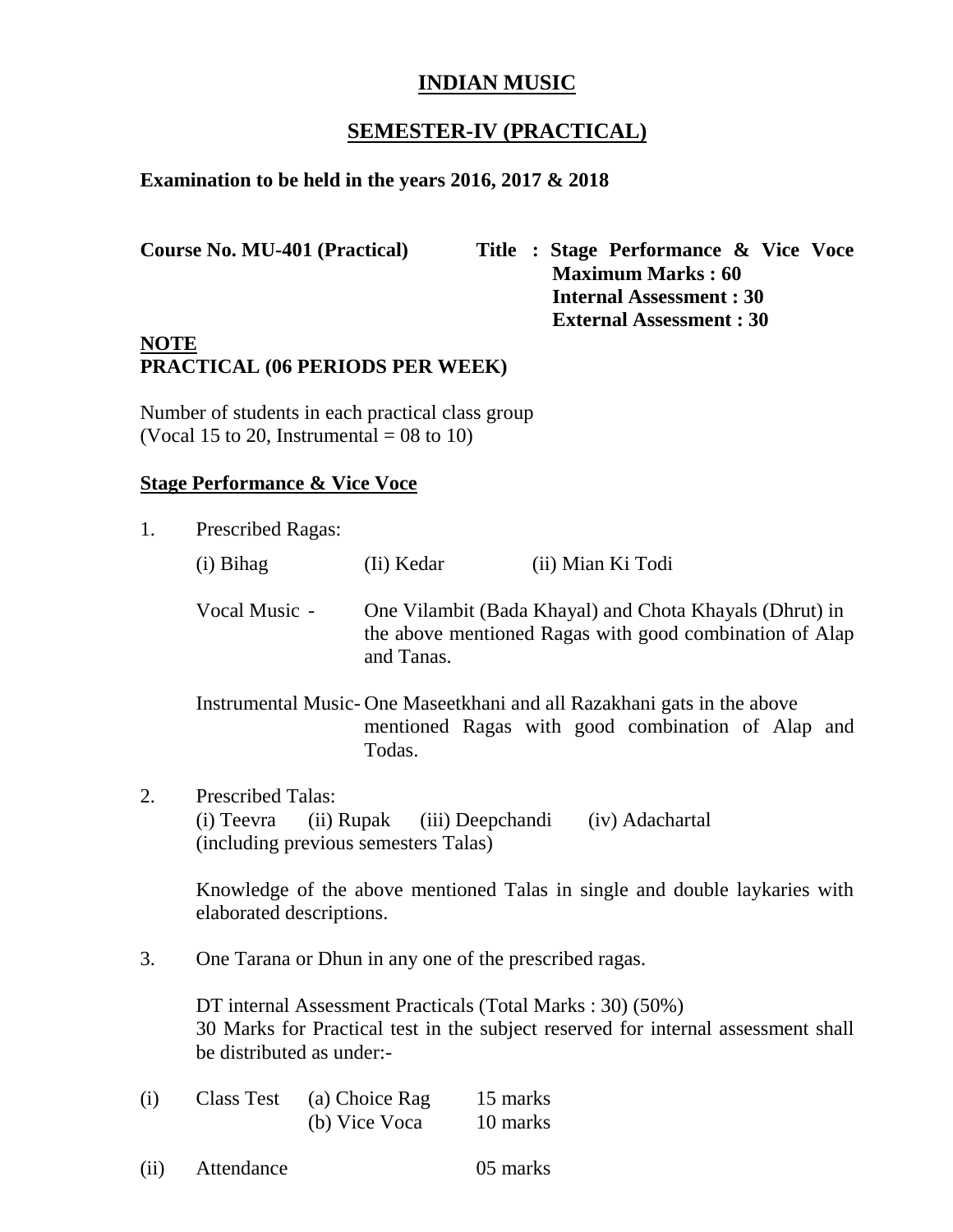| Below Shortage 75%     | 00 marks |
|------------------------|----------|
| From 75% to 80%        | 02 marks |
| Above $80\%$ to $85\%$ | 03 marks |
| Above 85% to 90%       | 04 marks |
| Above 90%              | 05 marks |

| 1. | Karamik Pustak Malika<br>Part II & III     | V.N. Bhatkhande  |
|----|--------------------------------------------|------------------|
| 2. | Rag Parichaya<br>Part I, II and III        | H.C. Shrivastav  |
| 3. | Sitar Malika                               | L.N. Garg        |
| 4. | Sulabh Sangeet Shastra (Part II)           | R.N. Telegaonkar |
| 5. | Sangeet Shastra Darpan<br>Part I, II & III | Shanti Goverdhan |
| 6. | Sangeet Visharad                           | Vasant           |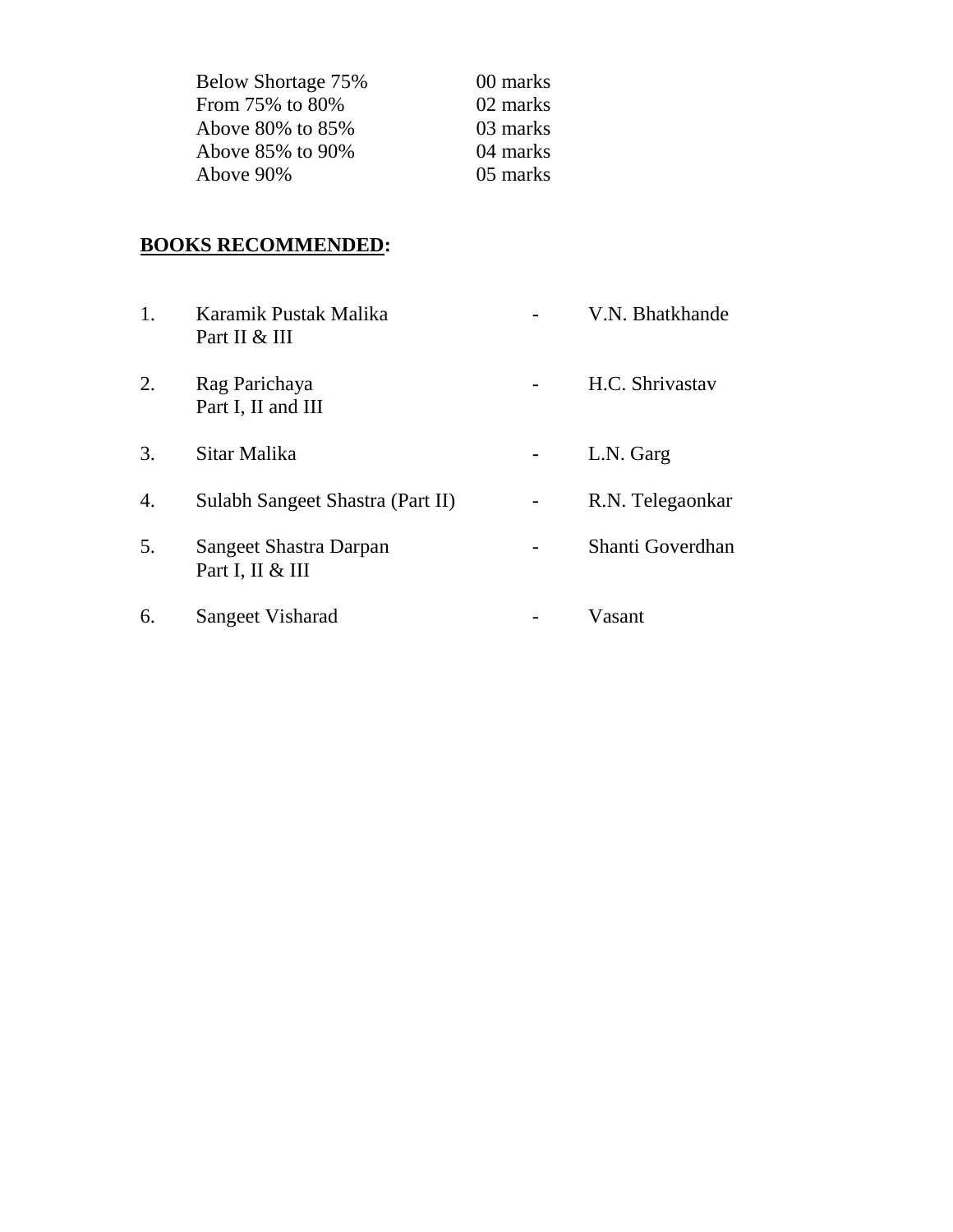#### **SEMESTER – V (THEORY)**

**Examination to be held in the years 2016, 2017 & 2018**

**Course No. MU-501 (Theory) Title : Indian Music – Applied Theory and History of Indian Music Duration : 3 hours** Maximum Marks : 40 **Theory External Examination : 32 Internal Assessment : 08**

#### **NOTE THEORY (06 PERIODS PER WEEK)**

#### **SECTION – A**

- (I) Prescribed Ragas:
	- 1. Allaiya Bilawal
	- 2. Bahar
	- 3. Mian Malhar
- (II) Writing of any one of the Chota Kayal (Dhrut) or Vilambit Khayal or Razakhani or Maseetkhani gat in Pandit V.N. Bhatkhandey notation system from the prescribed ragas with few Tanas or Todas.
- (III) Writing of detailed definitions and compare and contrast of the prescribed ragas.
- (IV) Writing of below mentioned Talas with full definitions giving single and double laykaries in Pandit V.N. Bhatkhandey notation system:- (i) Jhumra (ii) Dhamar (including previous talas)

#### **SECTION – B**

- 1. Detailed study of the following styles of singing: Dadra, Kajri, Sadra, Hori, Tirvit, Swar Malika, Ragmala.
- 2. Establishment of 12 Swaras on 22 Shruties according to different scholars of Ancient, Medieval and Modern Scholars.
- 3. Definitions of the following:-

Nibadh gaan, Anibadh gaan, Rag Alap, Rupak Alap, Swasthan, Vageykar, Pandit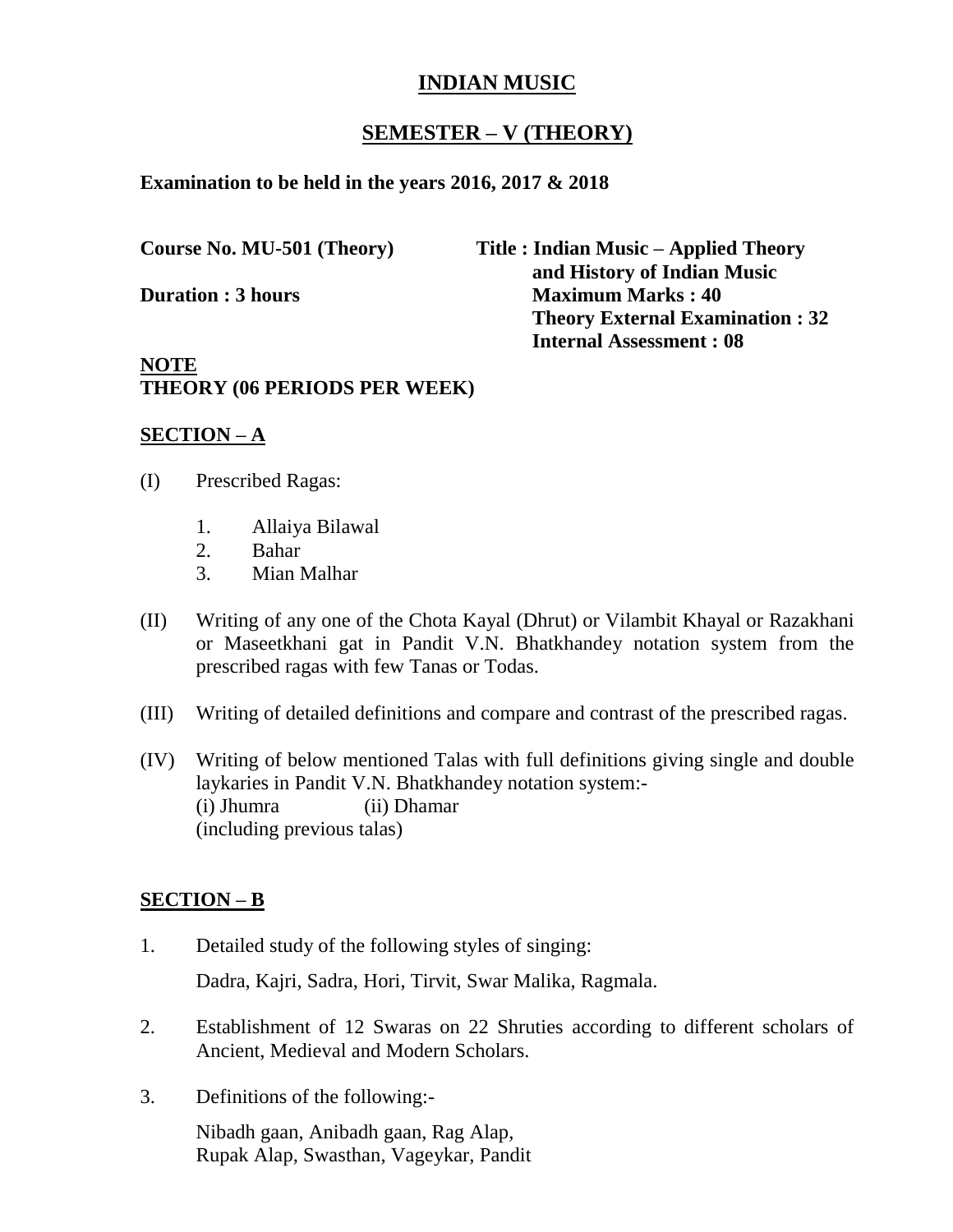- 4. History of Indian Music Medieval to Modern period.
- 5. Gamak and its kinds.
- 6. Life sketches with contributions:-

(i) Ustad Allah-uddin Khan (ii) Ustad Amir Khan

- 7. Knowledge of the following books:- (i) Sangeet Parijat (ii) Ragtarangini
- 8. Detailed study of Samvad-Bhaav, Shadaj-Madyhm and Shadaj-Pancham Bhaav.

DT Internal Assessment (Total Marks 08) (20%). 08 marks for theory paper in the subject reserved for Internal Assessment shall be distributed as under:-

| (i)  | <b>Class Test</b>       | 04 Marks          |
|------|-------------------------|-------------------|
| (ii) | Two Written Assignments | 04 (2 marks each) |

## **NOTE FOR PAPER SETTING:**

There will be two sections in the question paper containing three questions in 'A' Section and four Questions in 'B' Section. The candidate will be required to attempt two questions from 'A' Section (One of Seven marks each) and three questions from 'B' Section (One of Six marks each)

| 1. | Kramik Pustak Malik (Part $I - IV$ )        | V.N. Bhatkhande  |
|----|---------------------------------------------|------------------|
| 2. | Hamare Sangeet Ratan                        | L.N. Garg        |
| 3. | Sangeet Visharad                            | Vasant           |
| 4. | Bhartiya Kanth Sangeet Aur<br>Vadya Sangeet | Dr. Arun Mishra  |
| 5. | Nibandh Sangeet                             | L.N. Garg        |
| 6. | Sulabh Sangeet Shastra (Part-II)            | R.N. Telegonkar  |
| 7. | Rag Visharad (Part $I - IV$ )               | L.N. Garg        |
| 8. | Rag Parichaya (Part $I - IV$ )              | H.C. Shrivastav  |
| 9. | Sangeet Shastra Darpan (Part $I - III$ )    | Shanti Goverdhan |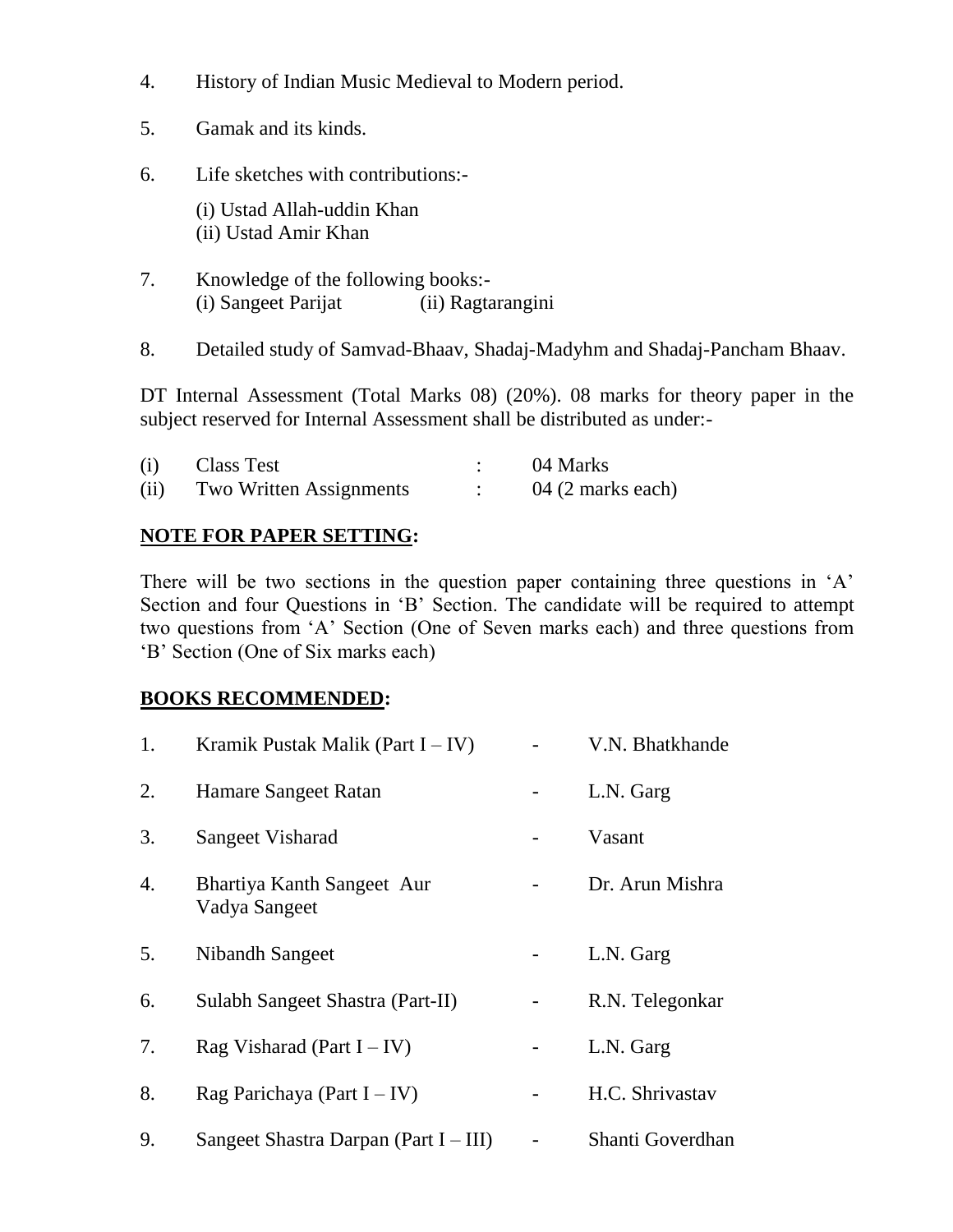# **SEMESTER-V (PRACTICAL)**

## **Examination to be held in the years 2016, 2017 & 2018**

**Course No. MU-501 (Practical) Title : Stage Performance & Vice Voce Maximum Marks : 60 Internal Assessment : 30 External Assessment : 30**

#### **NOTE PRACTICAL (06 PERIODS PER WEEK)**

Number of students in each practical class group (Vocal 15 to 20, Instrumental =  $08$  to 10)

#### **Stage Performance & Vice Voce**

| 1.            | <b>Prescribed Ragas:</b><br>(i) Allaiya Bilawal                                                                                                                                                                                        |                                                                                                        | (ii) Bahar  | (iii) Mian Malhar                                                                                                     |  |  |
|---------------|----------------------------------------------------------------------------------------------------------------------------------------------------------------------------------------------------------------------------------------|--------------------------------------------------------------------------------------------------------|-------------|-----------------------------------------------------------------------------------------------------------------------|--|--|
| Vocal Music - |                                                                                                                                                                                                                                        |                                                                                                        |             | One Vilambit (Bada Khayal) and all Chota Khayals (Dhrut)<br>in the above mentioned Ragas with full Gayiki.            |  |  |
|               |                                                                                                                                                                                                                                        |                                                                                                        |             | Instrumental Music-One Maseetkhani and all Razakhani gats in the above<br>mentioned Ragas with Alap, Jhala and Todas. |  |  |
| 2.            | <b>Prescribed Talas:</b>                                                                                                                                                                                                               |                                                                                                        |             |                                                                                                                       |  |  |
|               | (i) Jhumra<br>(including previous semesters Talas)                                                                                                                                                                                     |                                                                                                        | (ii) Dhamar |                                                                                                                       |  |  |
|               |                                                                                                                                                                                                                                        | Knowledge of the above mentioned Talas in single and double laykaries with<br>elaborated descriptions. |             |                                                                                                                       |  |  |
| 3.            | One Dhamar or Dhun in any one of the prescribed ragas.<br>DT internal Assessment Practicals (Total Marks: 30) (50%)<br>30 Marks for Practicals test in the subject reserved for internal assessment shall<br>be distributed as under:- |                                                                                                        |             |                                                                                                                       |  |  |
|               |                                                                                                                                                                                                                                        |                                                                                                        |             |                                                                                                                       |  |  |
| (i)           | <b>Class Test</b>                                                                                                                                                                                                                      | (a) Choice Rag                                                                                         |             | 15 marks                                                                                                              |  |  |
|               |                                                                                                                                                                                                                                        | (b) Vice Voca                                                                                          |             | 10 marks                                                                                                              |  |  |
| (ii)          | Attendance                                                                                                                                                                                                                             |                                                                                                        |             | 05 marks                                                                                                              |  |  |
|               | Below Shortage 75%                                                                                                                                                                                                                     |                                                                                                        |             | 00 marks                                                                                                              |  |  |
|               | From 75% to 80%                                                                                                                                                                                                                        |                                                                                                        |             | 02 marks                                                                                                              |  |  |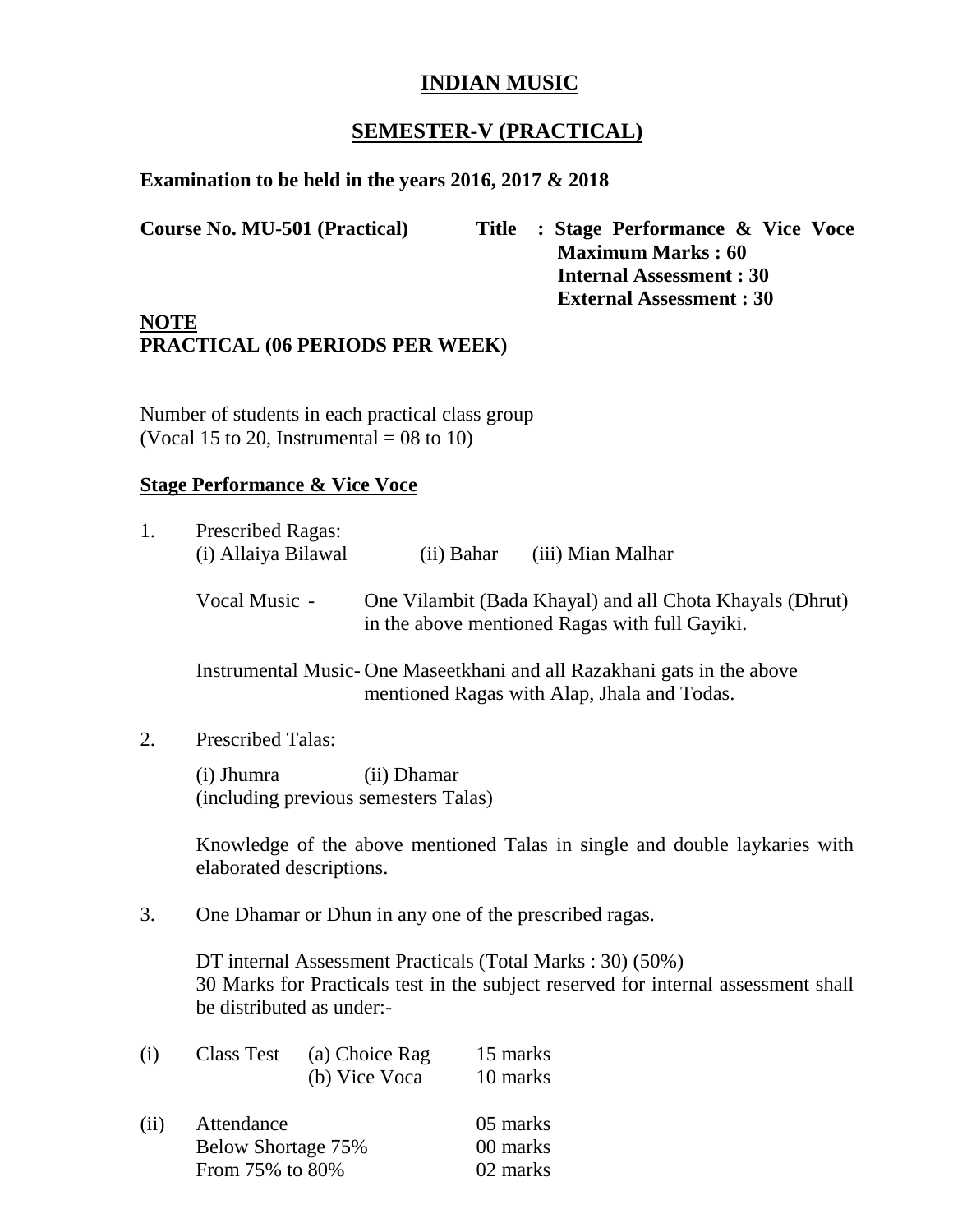| Above 80% to 85% | 03 marks |
|------------------|----------|
| Above 85% to 90% | 04 marks |
| Above 90%        | 05 marks |

| 1.               | Sangeet Visharad                      | Vasant           |
|------------------|---------------------------------------|------------------|
| 2.               | Rag Parichaya (Pat $I - IV$ )         | H.C. Shrivastav  |
| 3.               | Kramik Pustak Malika (Part $I - IV$ ) | V.N. Bhatkhande  |
| $\overline{4}$ . | Sangeet Shastra Darpan                | Shanti Goverdhan |
| 5.               | Rag Visharad (Part $I - IV$ )         | L.N. Garg        |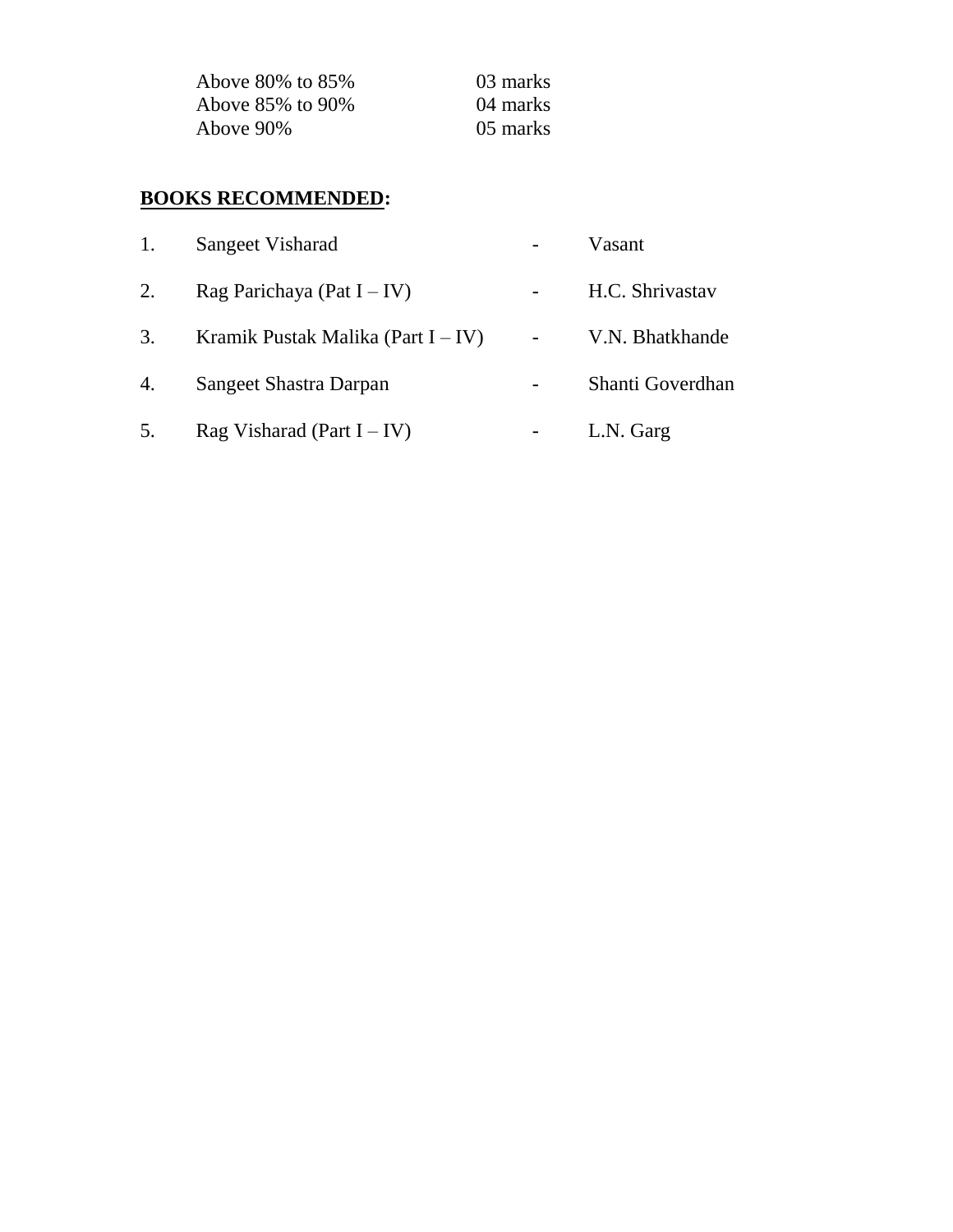# **SEMESTER – VI (THEORY)**

**Examination to be held in the years 2017, 2018 & 2019**

**Course No. MU-601 (Theory) Title : Indian Music – Applied Theory and History of Indian Music Duration : 3 hours Maximum Marks : 40 Theory External Examination : 32 Internal Assessment : 08**

**NOTE THEORY (06 PERIODS PER WEEK)**

## **SECTION – A**

- (I) Prescribed Ragas:
	- 1. Malkauns
	- 2. Bageshri
	- 3. Multani
- (II) Writing of any one of the Chota Kayal (Dhrut) or Vilambit Khayal or Razakhani or Maseetkhani gat in Pandit V.N. Bhatkhandey notation system from the prescribed ragas with few Tanas or Todas.
- (III) Writing of detailed definitions and compare and contrast of the prescribed ragas.
- (IV) Writing of below mentioned Talas with full definitions giving single and double laykaries in Pandit V.N. Bhatkhandey notation system:-

(i) Deepchandi (ii) Sultal (including previous semesters Talas)

#### **SECTION – B**

1. Define the following terms:-

Sandhiprakash Rag, Purvang, Ulterang, Alpatva, Bahutva, Function of Jawari

- 2. Importance of Madhayam Swar in Music.
- 3. Comparative study of Hindustani and Karnatki swar padhiti.
- 4. Classification of ragas from ancient to modern times.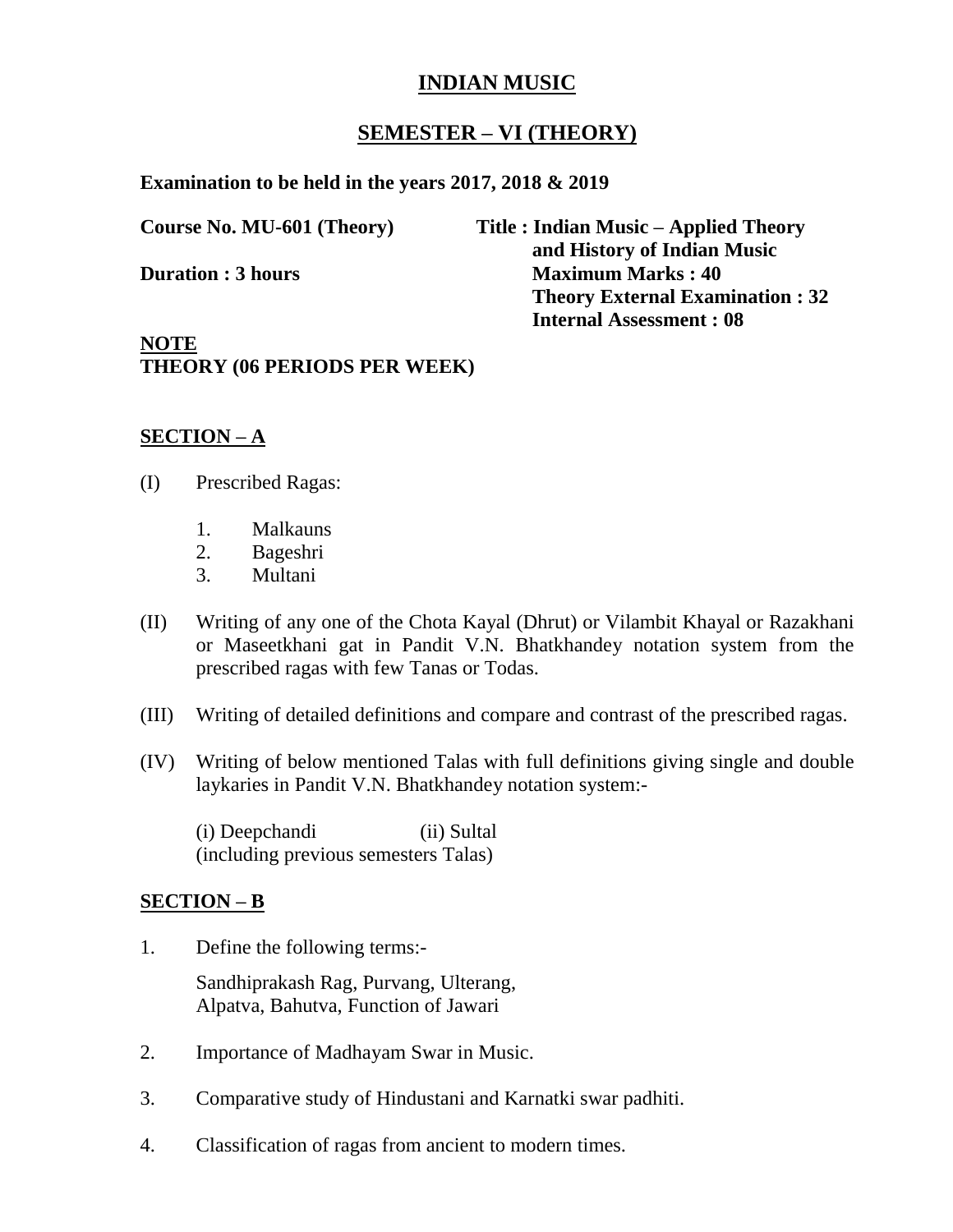- 5. Detailed study of western Notation System.
- 6. Principles of Voice Production.
- 7. History of Indian Music from ancient to Modern times.
- 8. Essays:-
	- (i) Traditional and Institutional Sangeet
	- (ii) Effect of Music on Human
	- (iii) Regional Folk Music
	- (iv) Role of Sangeet Smmelans for popularizing Indian Classical Music

DT Internal Assessment (Total Marks 08) (20%). 08 marks for theory paper in the subject reserved for Internal Assessment shall be distributed as under:-

| (i)  | Class Test              | 04 Marks          |
|------|-------------------------|-------------------|
| (ii) | Two Written Assignments | 04 (2 marks each) |

#### **NOTE FOR PAPER SETTING:**

There will be two sections in the question paper containing three questions in 'A' Section and four Questions in 'B' Section. The candidate will be required to attempt two questions from 'A' Section (One of Seven marks each) and three questions from 'B' Section (One of Six marks each)

| 1. | Sangeet Nibandh Mala                        | Pt. Jagdish Narayan Pathak |
|----|---------------------------------------------|----------------------------|
| 2. | Bhartiya Sangeet Ka Itihas                  |                            |
| 3. | Kramik Pustak Malika (Part $I - IV$ )       | V.N. Bhatkhande            |
| 4. | Bhartiya Kanth Sangeet Aur<br>Vadya Sangeet | Dr. Arun Mishra            |
| 5. | Rag Parichaya (Part $I - IV$ )              | H.C. Shrivastav            |
| 6. | Sangeet Visharad                            | Vasant                     |
| 7. | Nibandh Sangeet Sangrah                     | H.C. Shrivastav            |
| 8. | Sangeet Shastra Darpan (Part $I - III$ )    | Shanti Goverdhan           |
| 9. | Nibandh Sangeet                             | L.N. Garg                  |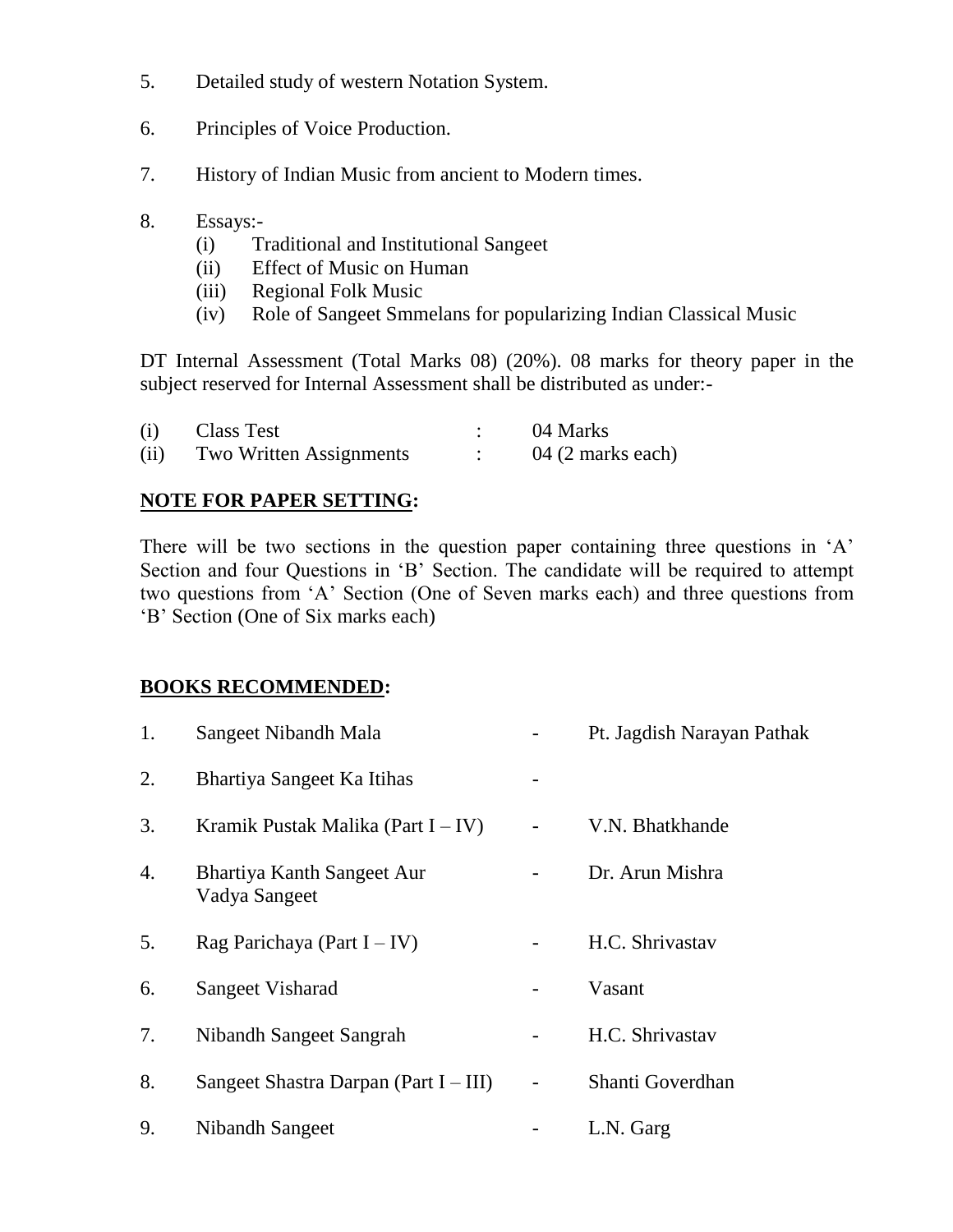# **SEMESTER-VI (PRACTICAL)**

#### **Examination to be held in the years 2017, 2018 & 2019**

**Course No. MU-601 (Practical) Title : Stage Performance & Vice Voce Maximum Marks : 60 Internal Assessment : 30 External Assessment : 30**

# **NOTE PRACTICAL (06 PERIODS PER WEEK)**

Number of students in each practical class group (Vocal 15 to 20, Instrumental =  $08$  to 10)

#### **Stage Performance & Vice Voce**

| 1.  | <b>Prescribed Ragas:</b><br>(i) Malkauns               | (ii) Bageshri                                | (iii) Multani                                                                                                                                   |  |
|-----|--------------------------------------------------------|----------------------------------------------|-------------------------------------------------------------------------------------------------------------------------------------------------|--|
|     | Vocal Music -                                          |                                              | One Vilambit (Bada Khayal) and all Chota Khayals (Dhrut)<br>in the above mentioned Ragas with full Gayiki.                                      |  |
|     |                                                        |                                              | Instrumental Music-One Maseetkhani and all Razakhani gats in the above<br>mentioned Ragas with Alap, Jod Jhala and Todas.                       |  |
| 2.  |                                                        | A Thumri in any one of the following Ragas:- |                                                                                                                                                 |  |
|     | Bhairvi, Khamaj, Peelu                                 |                                              |                                                                                                                                                 |  |
| 3.  | <b>Prescribed Talas:</b>                               |                                              |                                                                                                                                                 |  |
|     | (i) Deepchandi<br>(including previous semesters Talas) | (ii) Sultal                                  |                                                                                                                                                 |  |
|     | elaborated descriptions.                               |                                              | Knowledge of the above mentioned Talas in single and double laykaries with                                                                      |  |
|     | be distributed as under:-                              |                                              | DT internal Assessment Practicals (Total Marks: 30) (50%)<br>30 Marks for Practicals test in the subject reserved for internal assessment shall |  |
| (1) |                                                        | $Cloce$ Tost (a) Choice $D_{0x} = 15$ morks  |                                                                                                                                                 |  |

| (i) | Class Test | (a) Choice Rag | 15 marks |
|-----|------------|----------------|----------|
|     |            | (b) Vice Voca  | 10 marks |